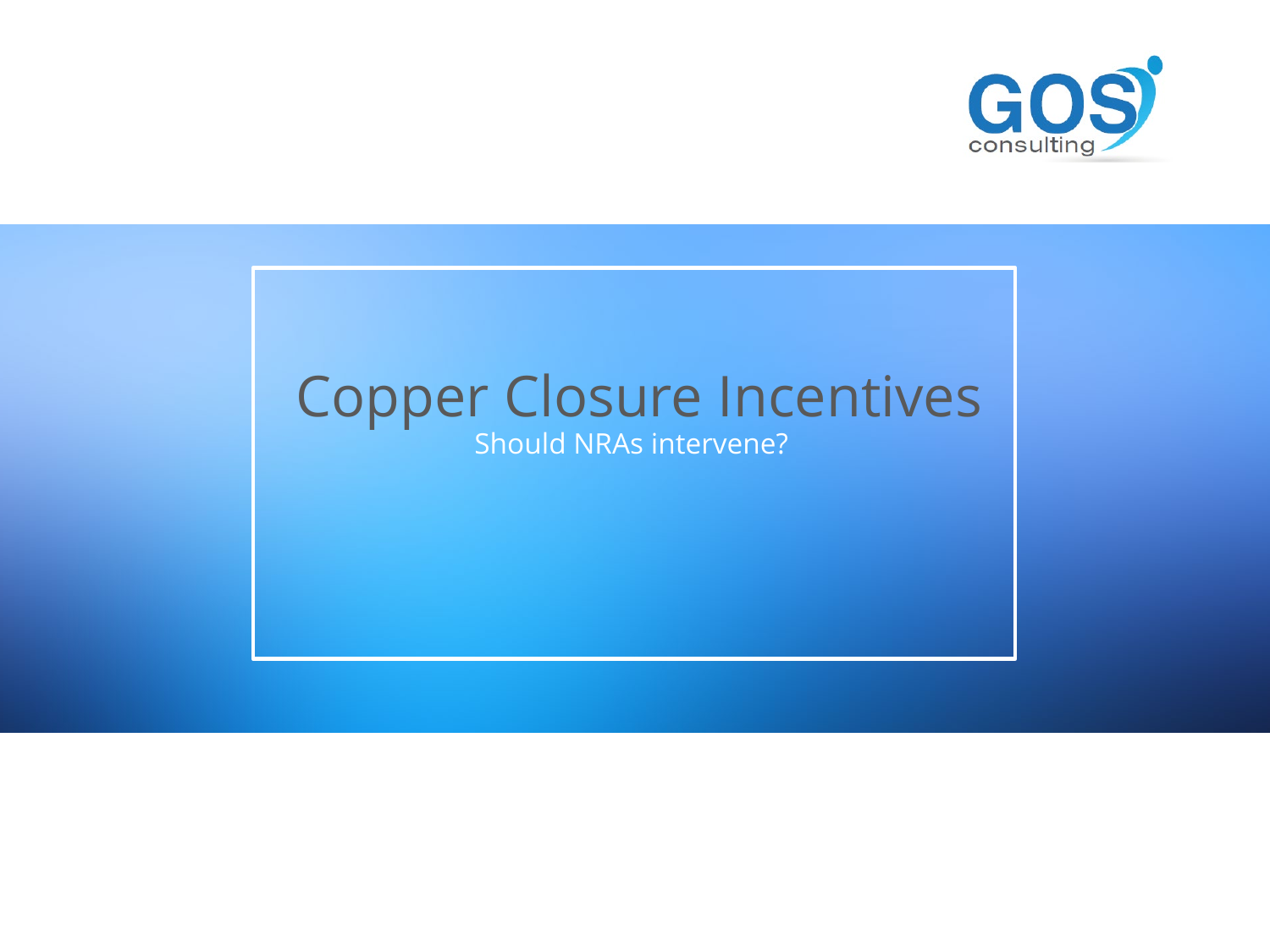# Copper closure forces

- **While NRAs have spent much effort to** encourage investment in and deployment of VHCNs, copper closure is something that has received much less attention.
- **Should copper closure be encouraged by NRAs?** 
	- **What are its risks and benefits?**
	- What are the incentives on incumbents to close or maintain copper services?
- **What factors should the NRA consider when** considering intervention?
	- **Consumer interests** 
		- *Including vulnerable consumers*
	- **Investment incentives** 
		- *For incumbent and nonincumbent providers*
	- **Impact on downstream competitors.**
- What tools do NRAs have to intervene?
	- **Timing and conditions for closure**
	- **Copper/fibre pricing.**

**Vertically** integrated incumbent

Incumbent **VHCN** 

**2**

Copper switch-off incentive

Nonincumbent VHCNs

Civil Engineering Infrastructure (CEI)

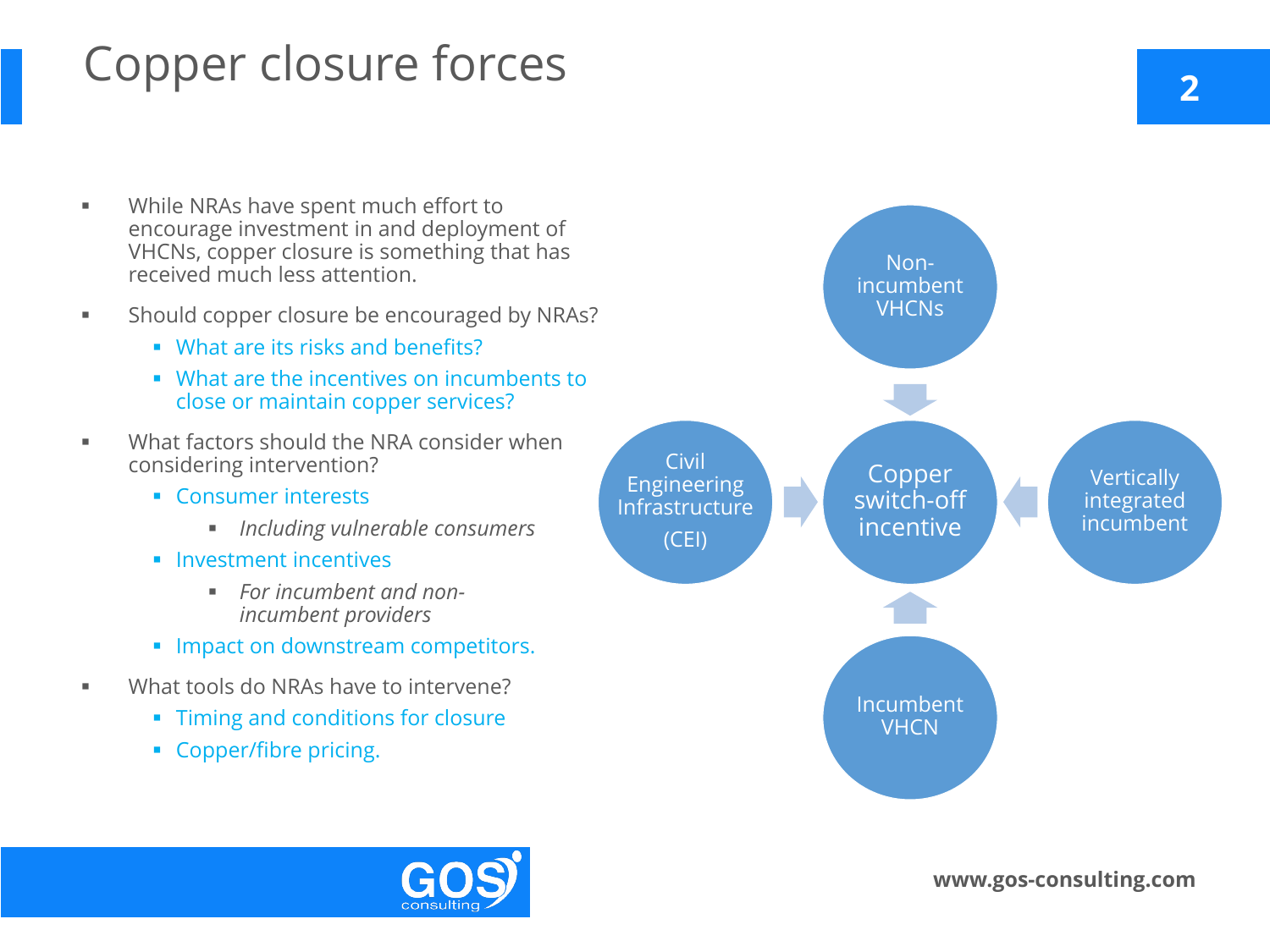Should NRAs intervene?

# Risks and benefits of copper closure

| <b>Risks</b>                |                                                                                                | <b>Benefits</b>  |                                                                                 |
|-----------------------------|------------------------------------------------------------------------------------------------|------------------|---------------------------------------------------------------------------------|
| ш                           | <b>Consumer harm</b><br>• Higher prices<br>• Service continuity                                | $\blacksquare$   | <b>Improved</b><br>Fibre<br>lowe                                                |
| $\mathcal{L}_{\mathcal{A}}$ | <b>Harm to downstream competition</b><br>• Timing and processes                                | $\blacksquare$   | <b>Improved</b><br>accelerate                                                   |
| $\mathcal{L}_{\mathcal{A}}$ | Harm to upstream (infrastructure)<br>competition<br>• Tie-in of wholesale and retail customers | $\blacksquare$   | <b>Economic</b><br>take-up<br><b>Improve th</b>                                 |
|                             | <b>Impact on incumbent cost recovery</b><br>• CEI pricing<br><b>Stranded assets</b>            | $\blacksquare$ . | <b>Environme</b><br>Imm<br>cons<br>Indir<br>$\mathcal{L}_{\mathcal{A}}$<br>foot |

### **Improve the incumbent's fibre business case**

### **Ental benefits**

Indiate direct reduction in power  $sum$ ption

rect reduction in user's carbon print due to increased bandwidth

**3**

**CONSUMER EXPERIENCE due to d fibre take-up** 

**growth due to accelerated fibre** 

**Market forces alone may not lead to optimal closure date of copper services.**

**NRA intervention may be required to mitigate the risks, but could also be justified to achieve the benefits.**

**Interventions need to be designed to fit specific market conditions.**



## **Iong-term efficiency**

e networks are more efficient and **Pr** cost to maintain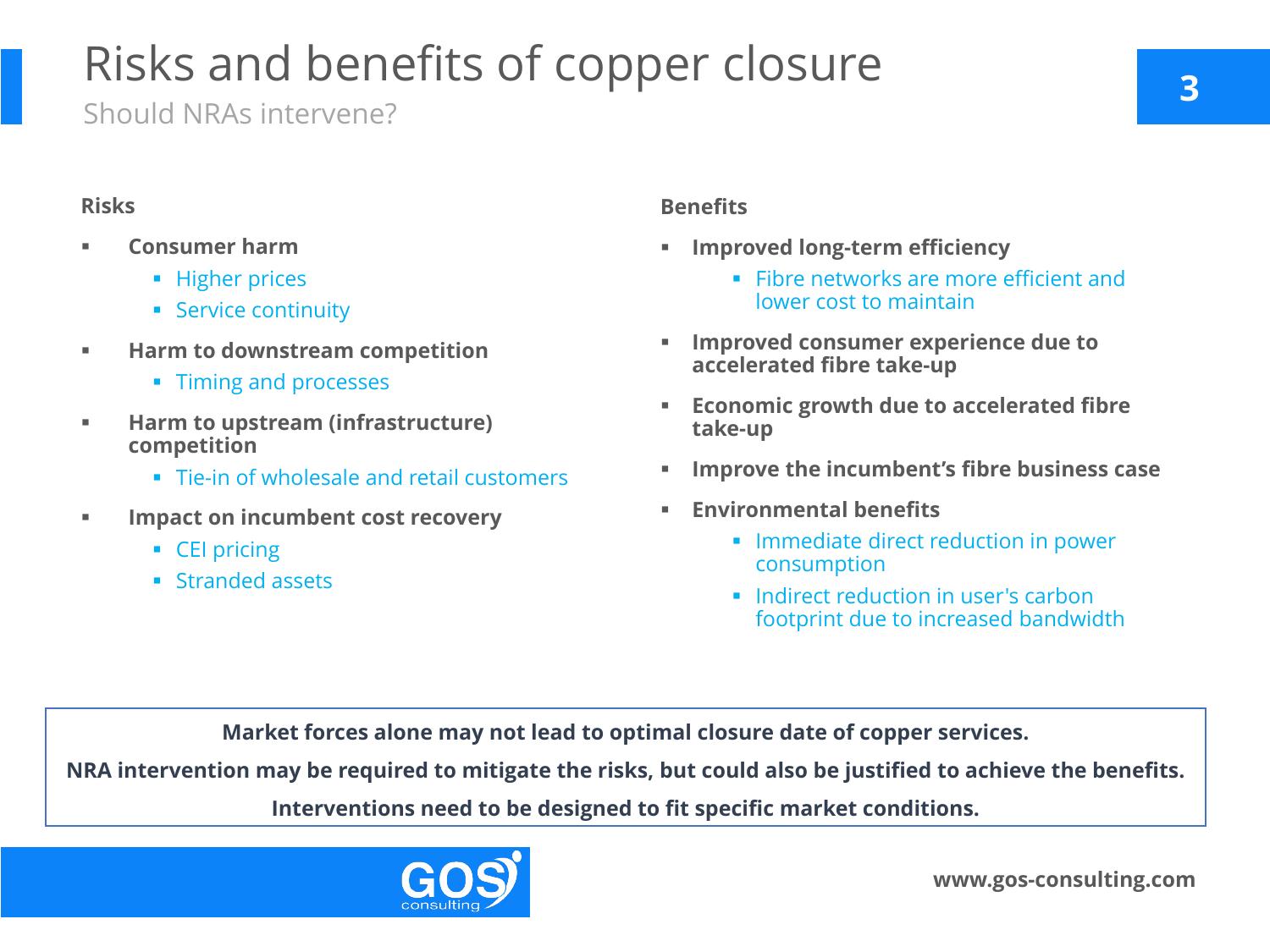## Incumbent copper closure incentives The main drivers

| Incumbent<br><b>VHCN</b>                     | <b>Copper Only</b>        | <b>Copper + VHCN</b>          |
|----------------------------------------------|---------------------------|-------------------------------|
| <b>Number of</b><br><b>VHCNs</b>             | <b>Multiple</b>           | <b>Monopoly</b>               |
| <b>Vertically</b><br>integrated<br>incumbent | <b>Fully Integrated</b>   | <b>Structurally separated</b> |
| <b>CEI access</b>                            | <b>Not Available</b>      | <b>Available</b>              |
|                                              | <b>Weak</b><br>incentives | <b>Strong</b><br>incentives   |





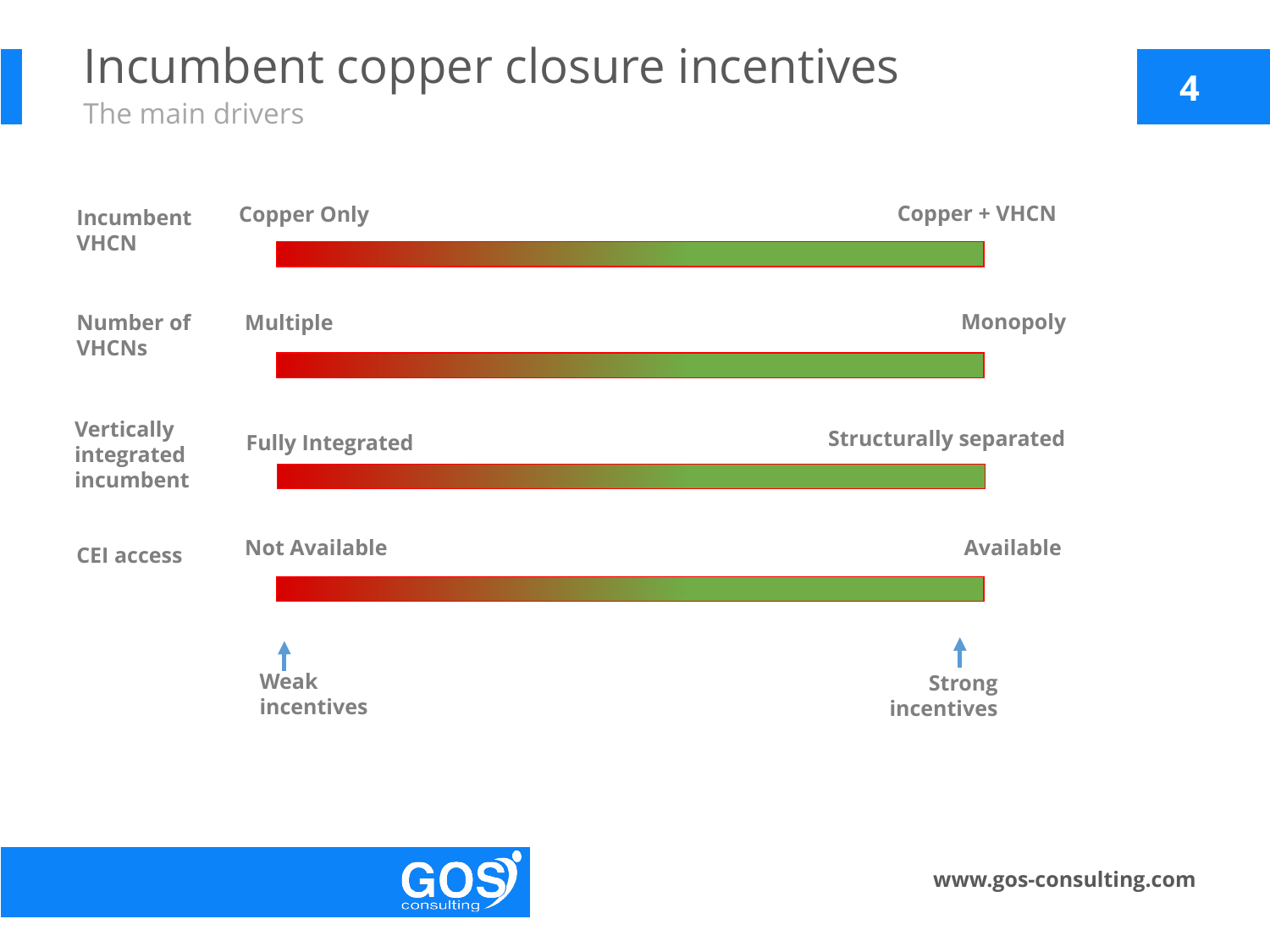The incumbent's incentive to close copper depends on whether it has a VHCN

## Incumbent VHCN

- **costs.**
	-
	-
	-
- **Relative wholesale prices of copper and VHCN will influence downstream pricing and demand, and hence the speed of copper closure**.
	- Higher relative copper prices may incentivise demand for VHCN.
	- **But high copper pricing may incentivise incumbents to continue offering copper services.**



**Where the incumbent has a VHCN:**

■ Partial copper closure only delivers limited benefits, the majority are achieved at complete copper switch-off in an exchange area.

 **The incumbent should have incentives to close copper services in order to reduce** 

**• Offering copper services in small areas may** be uneconomical so incumbents would be incentivised to deploy VHCNs ubiquitously in each exchange area.

**Where the incumbent does not have a VHCN:**

- **If there is non-incumbent VHCN deployment, then the incumbent could be incentivised to keep copper services live and lock retail and wholesale customers in.**
	- Where subsidies are applied in uneconomic areas the VHCN pricing could affect the Incumbent's copper closure incentives.
	- **If the non-incumbent provider is or could** become regulated as SMP provider in local area, this could affect the incumbent's copper closure incentives.

## **Copper Only Copper + VHCN**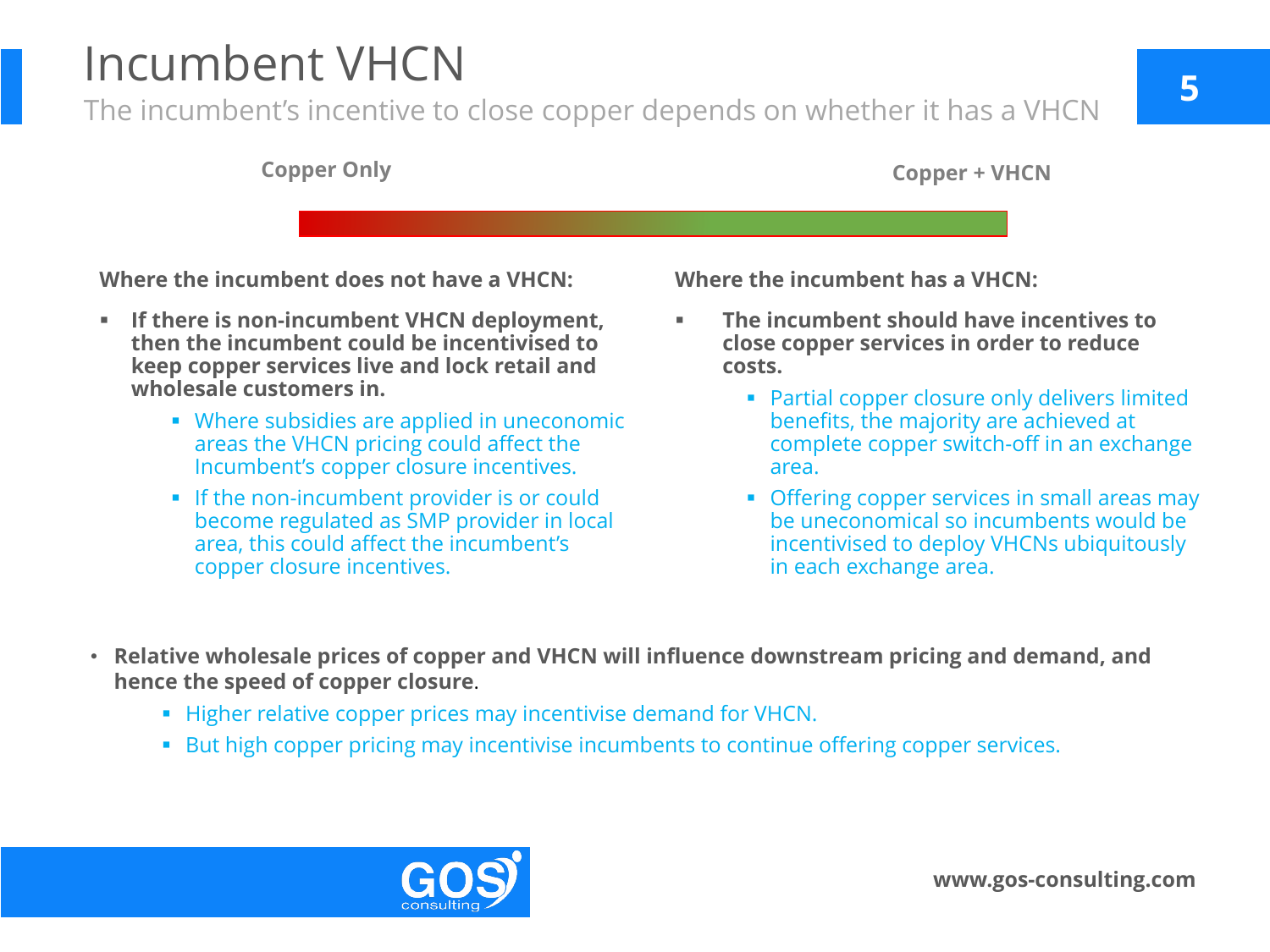- **Presence or threat of VHCNs by other operators could increase the incentive on incumbents to close copper services.**
	- First-mover advantage is very important for competing networks providers (including the incumbent), so creating a push to migrate from copper in advance of competitive deployment may be very beneficial to the incumbent.
		- *Barriers to consumer switching are important; if switching between fibre network providers is easy then first-mover advantage is reduced.*
- **NRA intervention to facilitate VHCN investment by non-incumbents would therefore likely influence the incumbent's incentives to close its copper services.**
	- Where other VHCNs are already in place, the incumbent may want to keep its copper services running to avoid loss of market share.
	- Where there is a threat of VHCNs by competitors, the incumbent may wish to accelerate copper closure to benefit from first mover advantage .



# Number of VHCNs **<sup>6</sup>**

**Multiple Monopoly**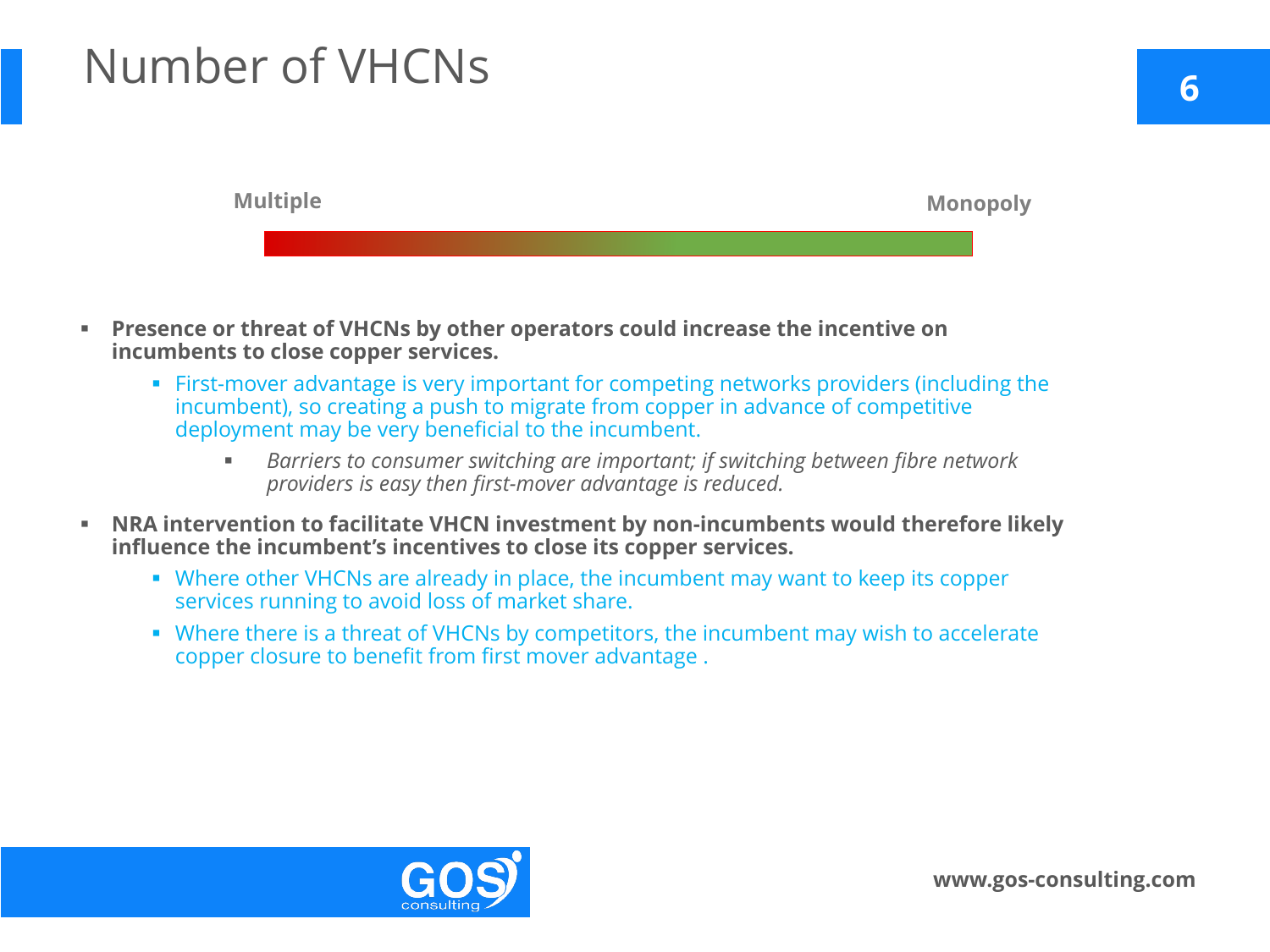- **A vertically integrated incumbent would consider the impact of copper closure on both its retail and wholesale businesses.**
	- Cost reduction at the infrastructure level is considered versus potential of increased commercial risk at the retail level .
- **If copper closure is considered desirable by the NRA, then it may need to intervene to create the necessary incentives if the incumbent is not structurally separated.**
	- An incumbent that is wholesale only (or with effective functional separation) may have greater incentives to copper closure than a vertically integrated operator (which risks end user churn during migration).
		- *NRAs may need to review separation and/or EOI obligations for impact.*
	- Vertically integrated operator may act to prevent fair churn of its end users to other retailers through its processes and prices.
		- *NRAs may need to consider appropriate end user migration rules.*
- **In areas where incumbent does not have a VHCN, competitors may not offer viable wholesale products, inhibiting a vertically integrated incumbent from closing its copper network.**
	- NRAs may need to reconsider SMP and/or symmetric obligations on smaller VHCN networks.



# Vertically integrated incumbent **<sup>7</sup>**

### **Fully Integrated Structurally separated**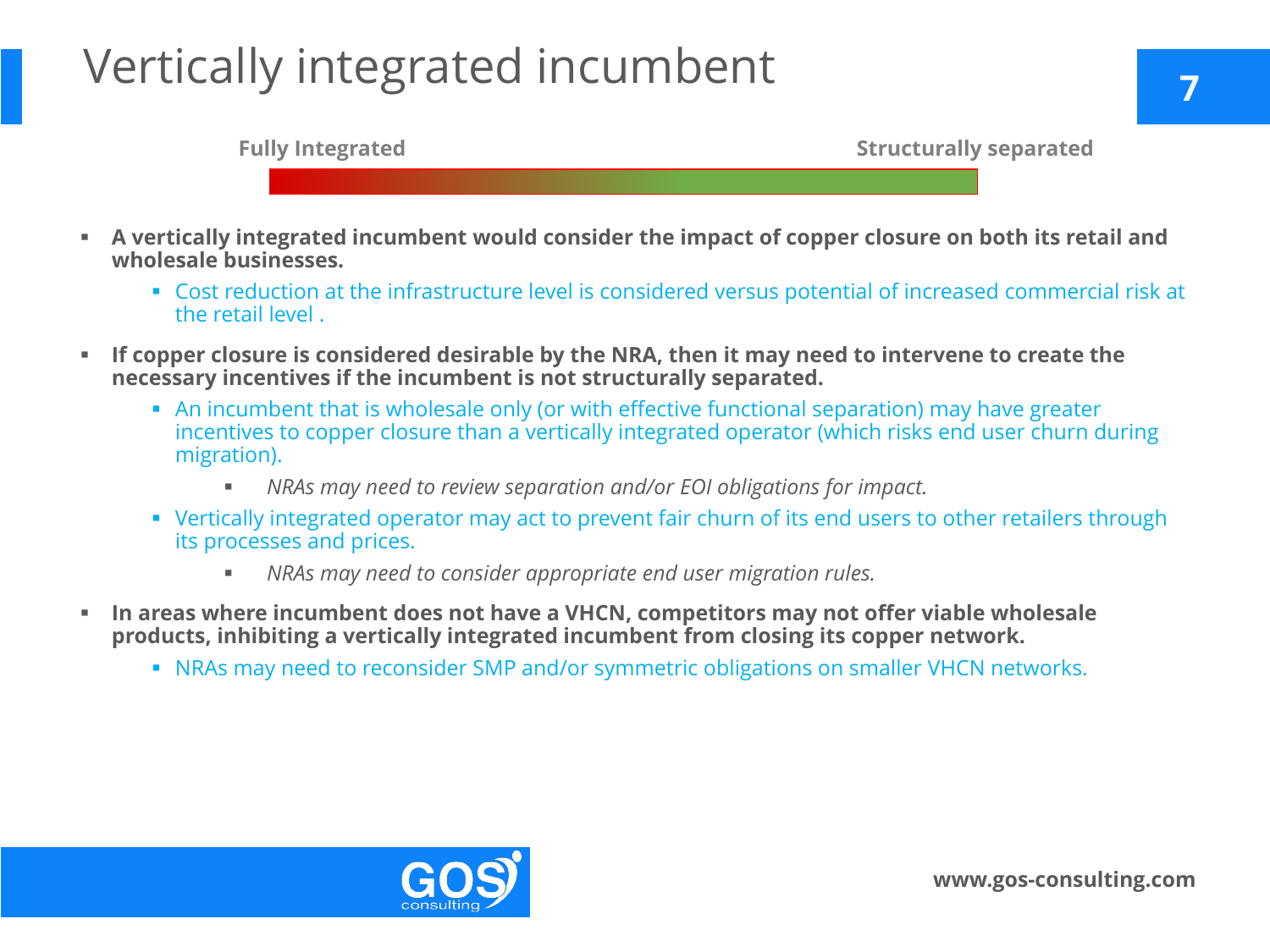- **Where CEI is not available, the incentives on the incumbent to close copper would likely be reduced.**
	- Lack of CEI would often result in reduced likelihood of competitive threat from rival VHCN builders.

- **Whilst CEI access pricing is independent of what type of network is deployed, the actual cost of CEI may differ between copper and fibre deployment.**
	- **If the CEI price relates to the space used by the network (cross-sectional areas occupied) then a copper** network will likely be more expensive than a fibre network.
	- This means that (if the incumbent has to impute the CEI charges) the incumbent would be incentivised to remove its copper network.
- **Where incumbent has CEI, but not VHCN, copper closure would decrease its wholesale and retail copper revenues but may increase its CEI sales.** 
	- Relative prices of CEI, retail and wholesale will impact the incentives for copper closure.
	- **Higher CEI sales volumes may require improved CEI processes, systems and cost recording.**
- **Where a VHCN provider receives public subsidies, the CEI pricing may need to be reviewed to prevent distortion in market, including copper closure incentives, and/or subsidy leakage.**
- **Cost oriented CEI prices may be affected if copper closure timing differs from forecast.** 
	- **NRAs should ensure that CEI pricing models appropriately anticipate copper closure.**



## **CEI-related issues**

## CEI Access Availability and terms of CEI may have a significant influence **Not Available Available**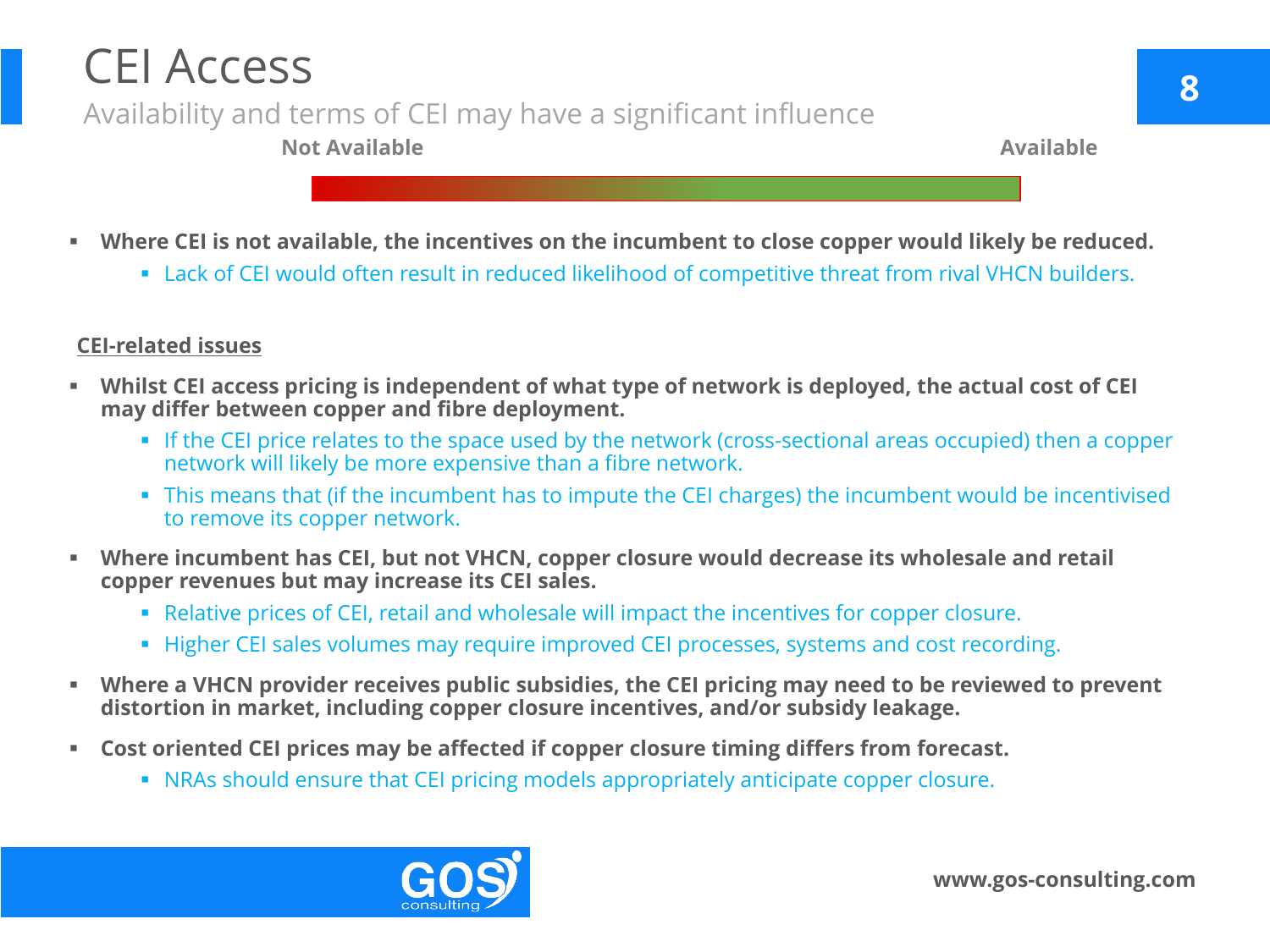- **The need for regulatory intervention in the copper closure process will differ from country to country.**
	- **Example 2** Consumer protection may be necessary in all or most places.
	- But it may not be necessary to intervene to influence the incumbent's incentives to withdraw its copper services.
- **At GOS Consulting, we have invested in understanding the possible issues and potential remedies available to ensure that copper closure happens in a manner and timeframe that:** 
	- **SERVES the interests of consumers,**
	- does not harm downstream competition, and
	- **does not harm infrastructure competition.**
- **Failure to intervene where the incumbent's incentives are not aligned with those of consumers could result in increased pricing and reduced competition and innovation.**
- **We would be pleased to present our thinking in this area and discuss the specific market conditions in your jurisdiction.**



## A complex challenge for NRAs Not a one size fits all